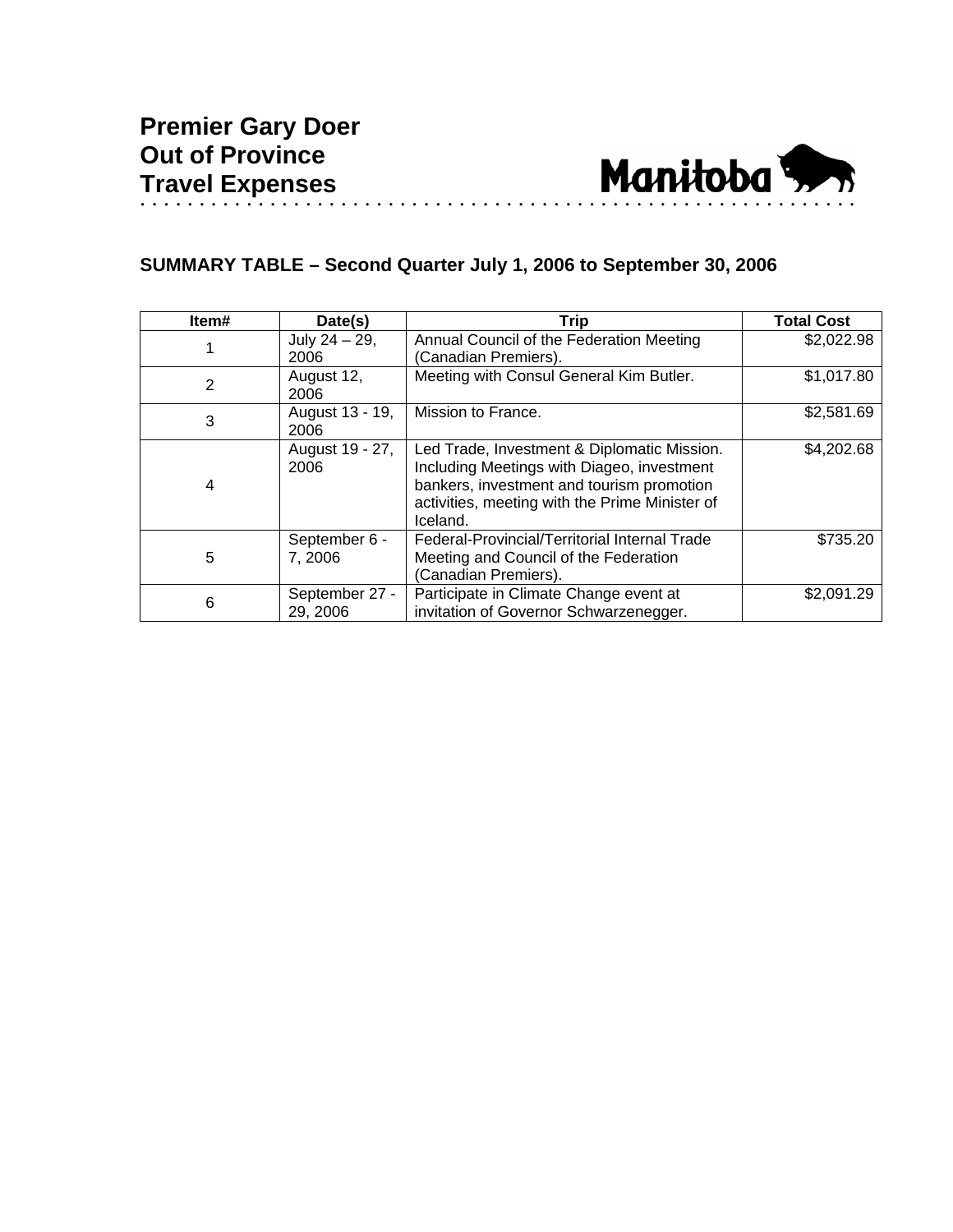#### **TRAVEL DETAILS**

| Item#1                      |                                                               |
|-----------------------------|---------------------------------------------------------------|
| Purpose                     | Annual Council of the Federation Meeting (Canadian Premiers). |
| Date(s)                     | July 24 - 29, 2006                                            |
| Destination(s)              | Newfoundland and Labrador                                     |
| Air fare                    | \$2,022.98                                                    |
| <b>Other Transportation</b> |                                                               |
| Accommodation & meals       |                                                               |
| & phone calls               |                                                               |
| Other                       |                                                               |
| TOTAL:                      | \$2,022.98                                                    |

### **Item# 2**

| Item# $2$                   |                                         |  |
|-----------------------------|-----------------------------------------|--|
| Purpose                     | Meeting with Consul General Kim Butler. |  |
| Date(s)                     | August 12, 2006                         |  |
| Destination(s)              | Minneapolis, MN                         |  |
| Air fare                    | \$1,017.80                              |  |
| <b>Other Transportation</b> |                                         |  |
| Accommodation & meals       |                                         |  |
| & phone calls               |                                         |  |
| Other                       |                                         |  |
| TOTAL:                      | \$1,017.80                              |  |

## **Item# 3**

| Mission to France.                 |
|------------------------------------|
| August 13 - 19, 2006               |
| France (including Dieppe)          |
| \$1,195.94<br>Air fare             |
|                                    |
| Accommodation & meals   \$1,385.75 |
|                                    |
|                                    |
| \$2,581.69<br><b>TOTAL:</b>        |
|                                    |

ī

### **Item# 4**

| Item#4                      |                                                                   |
|-----------------------------|-------------------------------------------------------------------|
| Purpose                     | Led Trade, Investment & Diplomatic Mission. Including Meetings    |
|                             | with Diageo, investment bankers, investment and tourism promotion |
|                             | activities, meeting with the Prime Minister of Iceland.           |
| Date(s)                     | August 19 - 27, 2006                                              |
| Destination(s)              | London, England                                                   |
| Air fare                    | \$2,062.54                                                        |
| <b>Other Transportation</b> |                                                                   |
| Accommodation & meals       | \$2,140.14                                                        |
| & phone calls               |                                                                   |
| Other                       |                                                                   |
| TOTAL:                      | \$4,202.68                                                        |